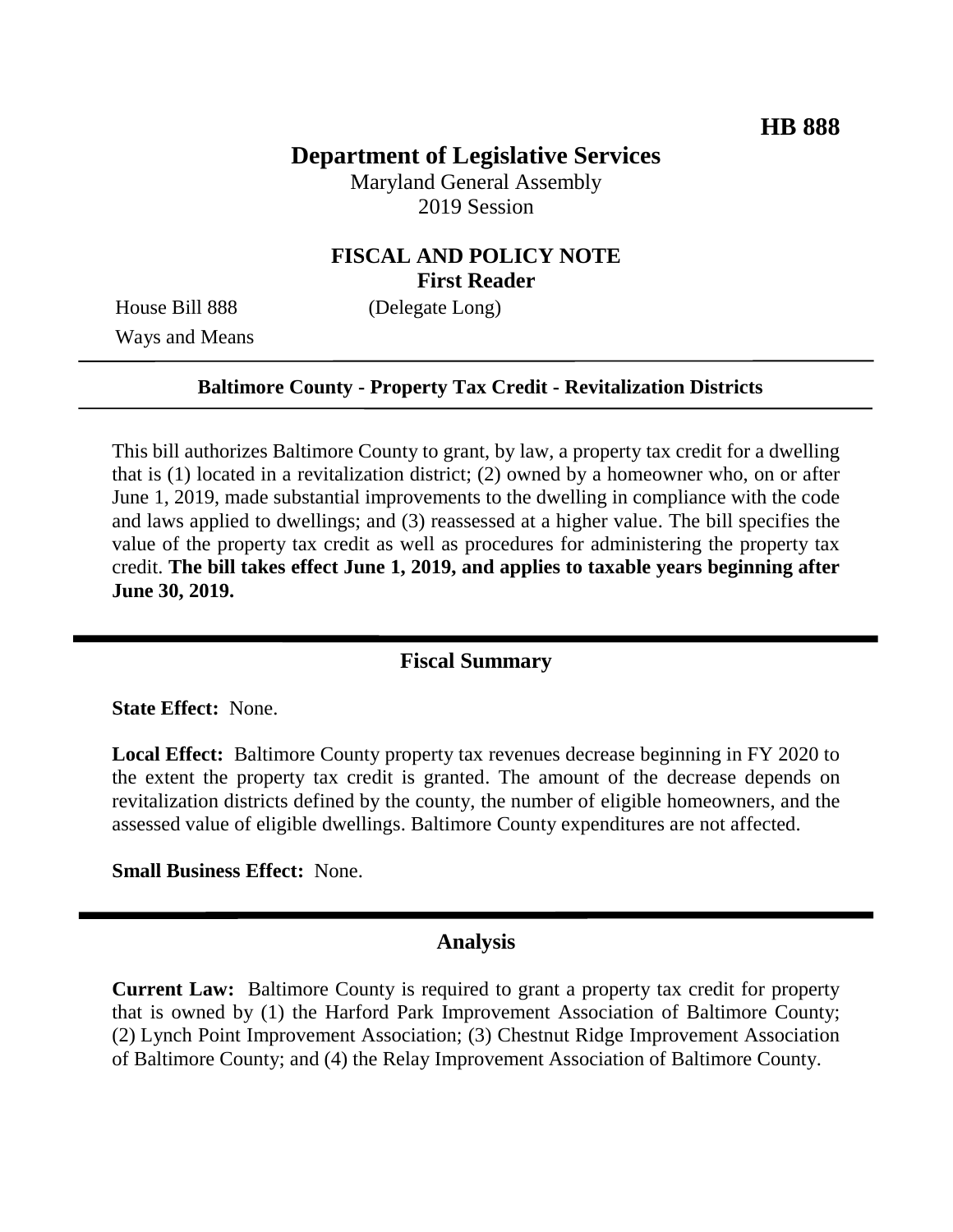In addition, Baltimore County is authorized to grant a property tax credit for real property owned by (1) the Twin River Protective and Improvement Association; (2) the Bowley's Quarters Improvement Association; (3) the Oliver Beach Improvement Association; (4) the Baltimore County Game and Fish Association; (5) the Eastfield Civic Association; (6) the Rockaway Beach Improvement Association; (7) the Fire Museum of Maryland; (8) the Carney Rod and Gun Club; (9) the Rosa Ponselle Charitable Foundation, known as "Villa Pace"; (10) the Friends of the Oliver House; (11) the Bird River Beach Community Association; (12) the Harewood Park Community League; (13) the Maryland State Game and Fish Protective Association; (14) the Bowerman-Loreley Beach Community Association; (15) the Civic League of Inverness; (16) the Rosewald Beach Civic League; and (17) any other nonprofit community association, civic league or organization, or recreational or athletic organization.

Tax credits also may be granted to specified real property improvements that promote business redevelopment; units of a condominium, under specified conditions; dwellings, meeting specified conditions; property owned by the Gunpowder Valley Conservancy; and personal property that is owned by the Genesee Valley Outdoor Learning Center and Leadership Through Athletics. Real property leased by Leadership Through Athletics is eligible for a real property tax credit. A real property tax credit may be granted to specified residential property located near the Eastern Sanitary Landfill Solid Waste Management Facility under certain circumstances.

Chapter 709 of 2018 requires Baltimore County to grant a property tax credit to homeowners who are at least 70 years old and qualify to receive either the State homeowners' property tax credit or the Baltimore County local homeowners' property tax credit supplement, under specified circumstances. In order to receive this property tax credit, the homeowner may not receive any other property tax credit provided by Baltimore County. The amount of the property tax credit is equal to 50% of the amount of the combined tax credits received from the State homeowners' property tax credit and the Baltimore County local homeowners' property tax credit supplement.

**Background:** Baltimore County is authorized to provide a property tax credit that is similar to this bill for improvements made to real property in specified commercially zoned areas. Baltimore City provides a property tax credit for improvements made to certain vacant dwellings.

**Local Fiscal Effect:** Baltimore County property tax revenues decrease beginning in fiscal 2020 to the extent the property tax credit is granted. The amount of the decrease depends on revitalization districts defined by the county, the number of eligible homeowners, and the assessed value of eligible dwellings, none of which can be reliably estimated at this time.